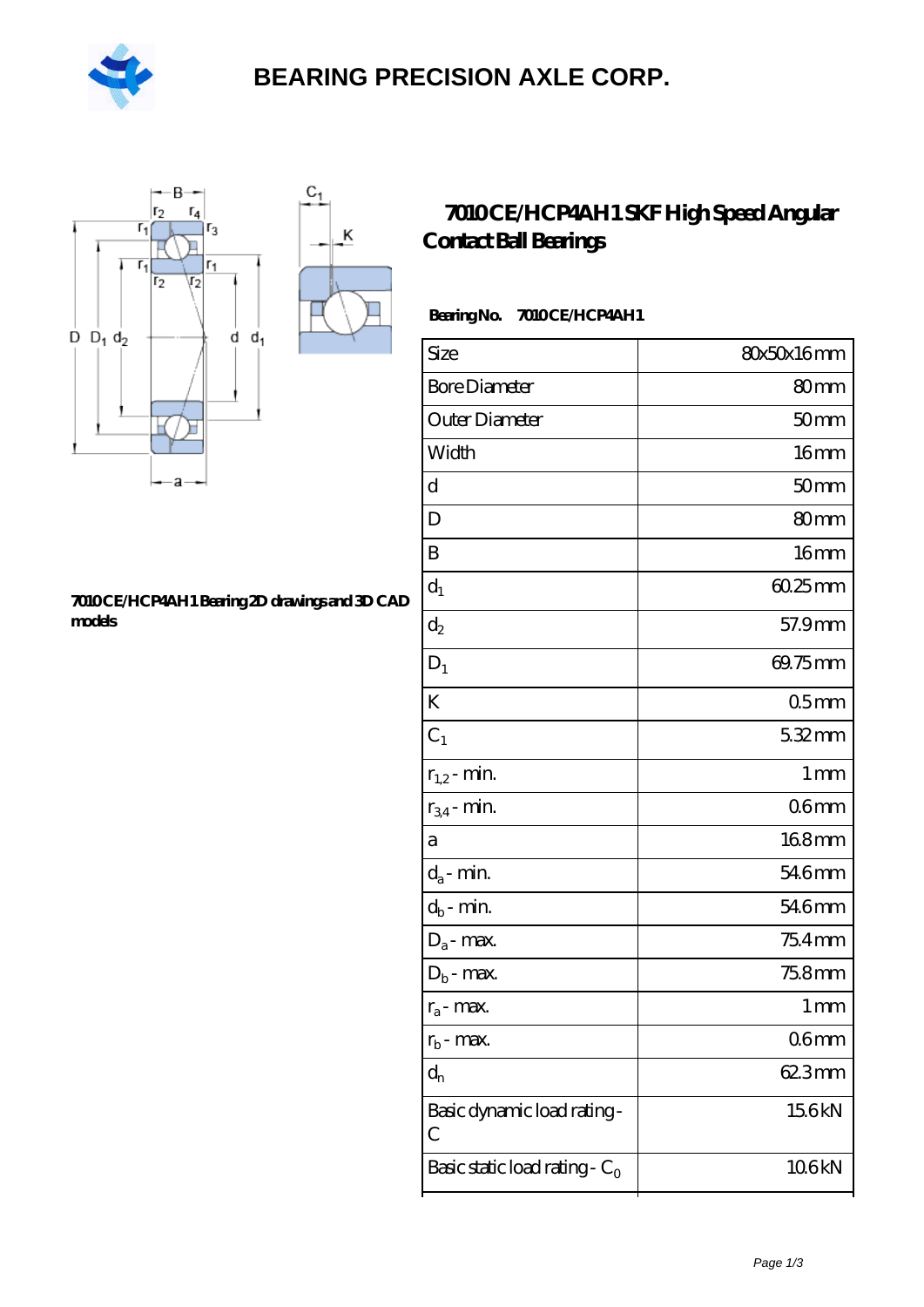

# **[BEARING PRECISION AXLE CORP.](https://m.hilalanaokulu.com)**

| Fatigue load limit - Pu                  | 045kN             |
|------------------------------------------|-------------------|
| Limiting speed for grease<br>lubrication | 30000r/min        |
| Limiting speed for oil<br>lubrication    | 46000mm/min       |
| Ball - $D_w$                             | $7.938$ mm        |
| $Ball - z$                               | 21                |
| $G_{ref}$                                | $41 \text{ cm}$ 3 |
| Calculation factor - $f_0$               | 82                |
| Preload class $A - G_A$                  | 85N               |
| Preload class $B - G_B$                  | 250N              |
| Preload class $C - G_C$                  | 500N              |
| Calculation factor - f                   | 1.08              |
| Calculation factor - f                   | 1                 |
| Calculation factor - $f_{2A}$            | 1                 |
| Calculation factor - $f_{2B}$            | 1.03              |
| Calculation factor - $f_{\chi}$          | 1.05              |
| Calculation factor - $f_{HC}$            | 1.01              |
| Preload class A                          | 46N/micron        |
| Preload class B                          | 72N/micron        |
| Preload class C                          | 98N/micron        |
| $d_1$                                    | $6025$ mm         |
| $\mathrm{d}_2$                           | 57.9mm            |
| $D_1$                                    | 69.75mm           |
| C <sub>1</sub>                           | 5.32mm            |
| $r_{1,2}$ min.                           | $1 \,\mathrm{mm}$ |
| $r_{34}$ min.                            | 06 <sub>mm</sub>  |
| $d_a$ min.                               | 546mm             |
| $d_h$ min.                               | 54.6mm            |
| $D_a$ max.                               | 754mm             |
| $Db$ max.                                | 75.8mm            |
|                                          |                   |